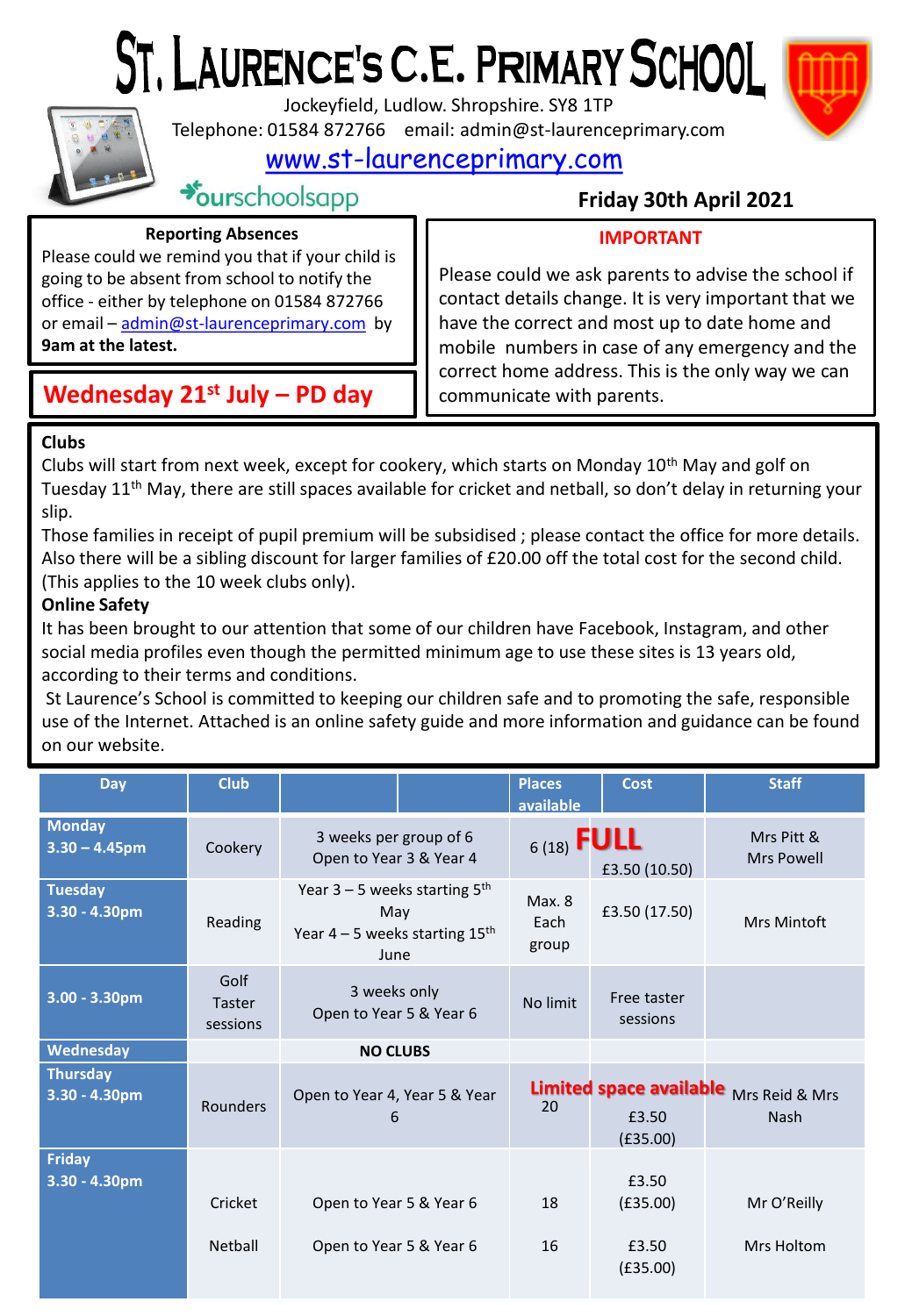

Year 1's have had the most fantastic morning at the Discovery Centre today. We were able to meet Tusker the baby mammoth and find out lots of mammoth facts. The mammoth bones were amazing to see; we couldn't believe how big they were! We then sat around a camp fire and listened to a story all about a cave baby and a mammoth. We created our own cave paintings using different coloured soil and were then ready for our picnic lunch. There was even some time for a play on the slide and a walk through the meadows. Phew - I think Year 1's will sleep well tonight!

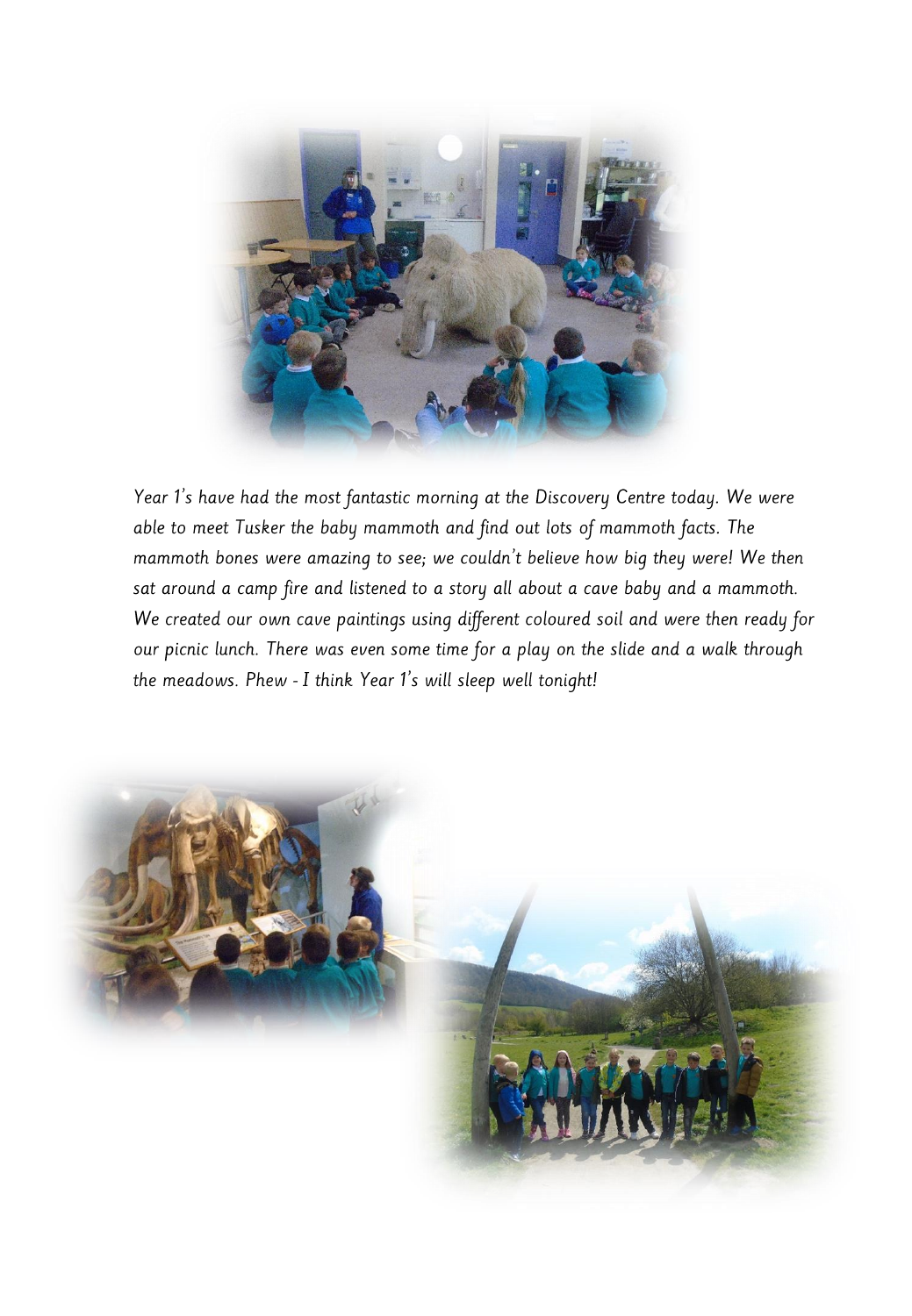# **Child Safety Online:** A practical guide for parents and carers whose children are using social media

Social networking is hugely popular. Many young people are sophisticated in the way they use social media apps and websites, tailoring their communication for different audiences, and accessing them from a range of devices including smartphones, tablets, and games consoles.

But social media, like all forms of public communication, comes with some risks. Not all of these risks turn into actual problems; and if children never face any risks, they never learn how to deal with them. By helping your child understand what the risks are, you can play a big part in preventing them from turning into problems.



## Understand the risks children may need to deal with

#### What they could see or do:

- Seeing or sharing of violent, sexual and pornographic content
- Inaccurate or false information and extreme views
- Promotion of harmful behaviours including self-harm, anorexia and suicide
- Over-sharing of personal information
- Actively or unintentionally getting involved in bullying or hurtful behaviour

#### How this could affect them

#### Who they might meet:

- People who might bully, infimidate or frighten
- People posing behind fake profiles for
	- · Mischief-making
	- · Sexual grooming and stalking
	- · Blackmail and extortion
	- · Identity theft and hacking
- Fear of missing out leading to excessive use or exaggeration
- Getting upset by things they have seen and being uncertain about what to do
- Engaging, or being pressured into engaging in more risky behaviour either by
- accident or by design<br>Developing unrealistic, and perhaps depressing ideals of body image and gender
- Becoming subject to peer pressure or interactions that are intense or too difficult to handle
- Creating an anline reputation that may create problems for them in the future